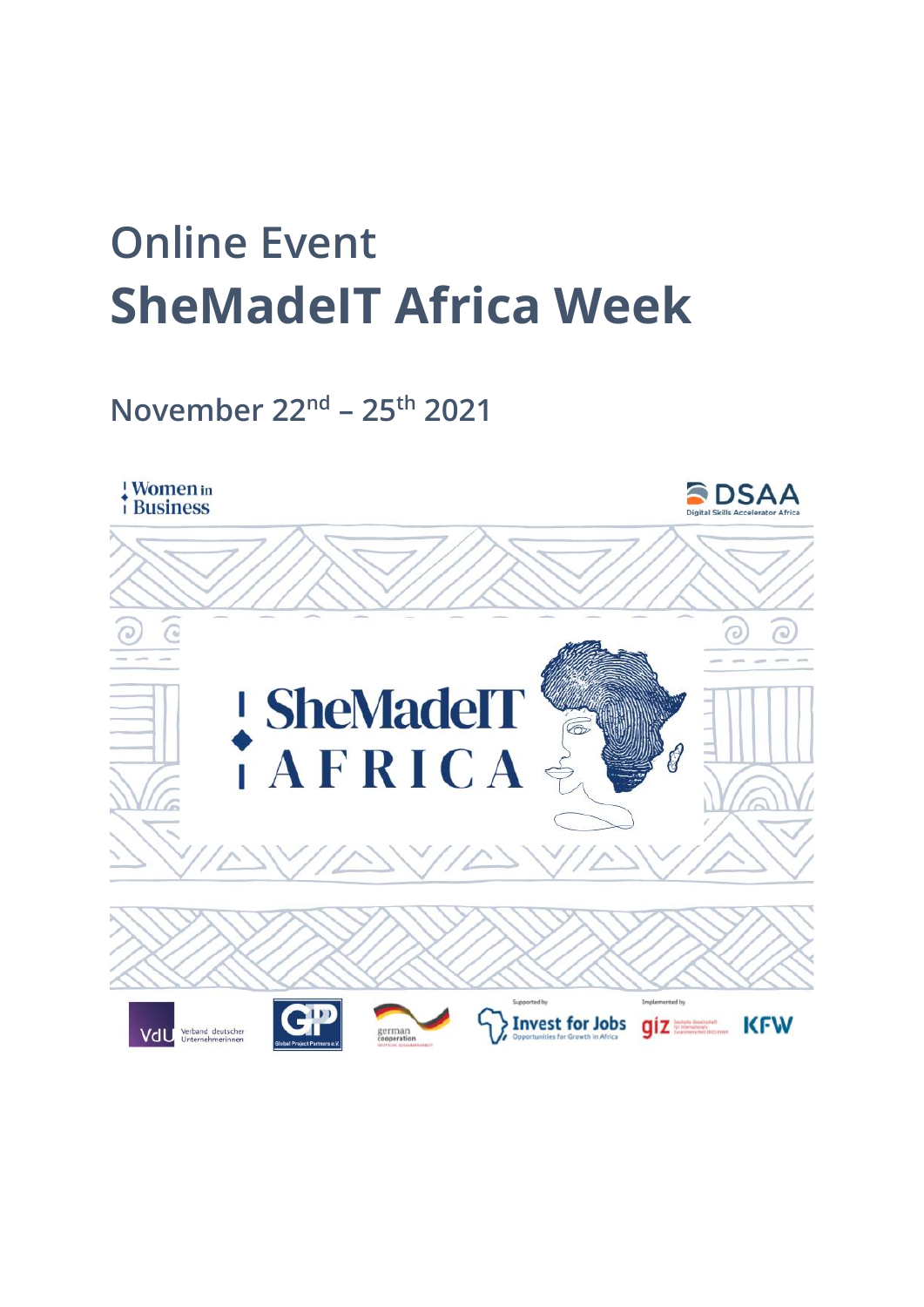# *N*omen in **Rusiness**



## **SheMadeIT AFRICA WEEK**

#### **November 22nd – 25th, 2021| Online | French and English**

In many countries, key drivers preventing women and girls accessing STEM include social norms and traditional cultural values. Often societal norms discourage girls from studying STEM, considering it a domain for males. Perceptions are reinforced by the limited and weak visibility of successful women in those domains who can mentor and advocate for girls' education in STEM.

According to the 2016 Gender Gap Report published by the World Economic Forum (WEF), women continue to remain under-represented among STEM graduates, where the global gender gap stands at 47%, with 30% of male students graduating from STEM subjects in contrast to only 16% of female students. An important factor in motivating girls and young women to enrol in STEM programs is helping them feel confident in making choices. To achieve the latter, education systems need to improve to include career guidance and orientation services and the promotion of role models.

In Africa, the overall percentage of young women pursuing higher education in science, technology, engineering and mathematics (STEM) disciplines is relatively low, although the situation varies greatly according to country. According to the Education for All Global Monitoring Report, approximately 30% of women in Niger study engineering at the tertiary level but only 6% in Mali. After leaving university, only 10% of the engineering workforce is female in South Africa and 8% in Kenya.

#### **About the event**

SheMadeIT is an event concept which was developed by Women in Business Network (WiB) targeting STEM female students who are in the final year at university.

SheMadeIT AFRICA is a series of workshops organized by the Association of German Women Entrepreneurs (VdU), Global Project Partners (GPP), Women in Business Network (WiB) and Digital Skills Accelerator Africa (DSAA). The target group is female STEM Students at the Universities in Tunisia, Cote d'Ivoire, Senegal, Ghana and Rwanda, Female DSAA Trainees, Young STEM graduates and local institutions supporting young women in finding decent jobs and enhancing their digital skills

The event will offer guidance, inspiration and networking opportunities for STEM female students and who are about to finish their studies as well as female DSAA trainees to establish their own business or enhance their chances of employability.

SheMadeIT will consist of online workshops and sessions conducted in French and in English. The program will consist of:

- **Inspirational Stories by Female STEM Entrepreneurs**
- **Workshop 1: Why Networks and Mentoring Programs Matter?**
- **Workshop 2: How to establish your own company or start-up?**
- **Workshop 3: Meeting your potential employer**







Implemented by

**Cautische Gesellschaft** 

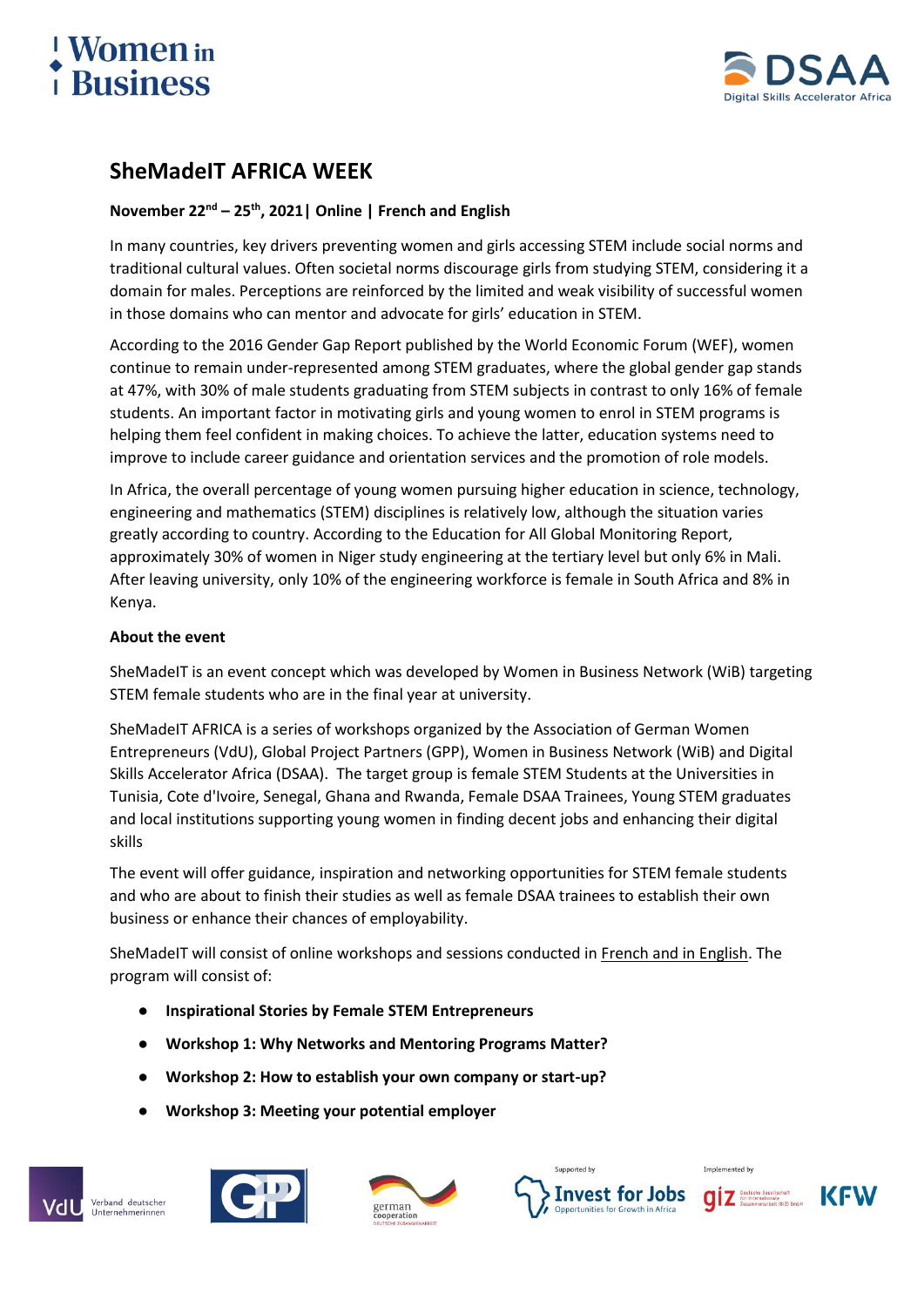# **Women** in **Business**



# PROGRAM - DAY 1 **November 22, 2021 | Berlin - Tunis (CET) Rwanda (CET+1h) Côte d'Ivoire, Senegal, Ghana (CET-1h)**

## **To participate click here:** <https://us02web.zoom.us/j/81803754399?pwd=V1lOdHd2K01oSUh4RFZtYWg0UDdFQT09> Meeting ID: 818 0375 4399 Passcode: 022089 **4.00 p.m. – 5:30 p.m. Inspirational Stories by Female STEM Entrepreneurs from Africa** (English/French with simultaneous translation) Inspirational Stories by Female STEM Entrepreneurs from the African continent as well as Germany to share their success story including their challenges and difficulties faced. **Olga Mordvinova, Germany** Founder & CEO - incontext.technology GmbH **Rania Reda, Egypt** Founder and CEO – Augmania **Hanae Bezad, Morocco** Founder – Douar Tech **Angela Anane-Frimpong, Ghana**  Incubation Manager - Recycle Up! Ghana **Jaqueline Mukarukundo, Rwanda** Co-founder - Wastezon **Fognon Maimouna Kone, Cote d'Ivoire** Founder and General Coordinator – Dynexafrica **Moderator: Amel Saidane, Tunisia** President –TunisianStartUps









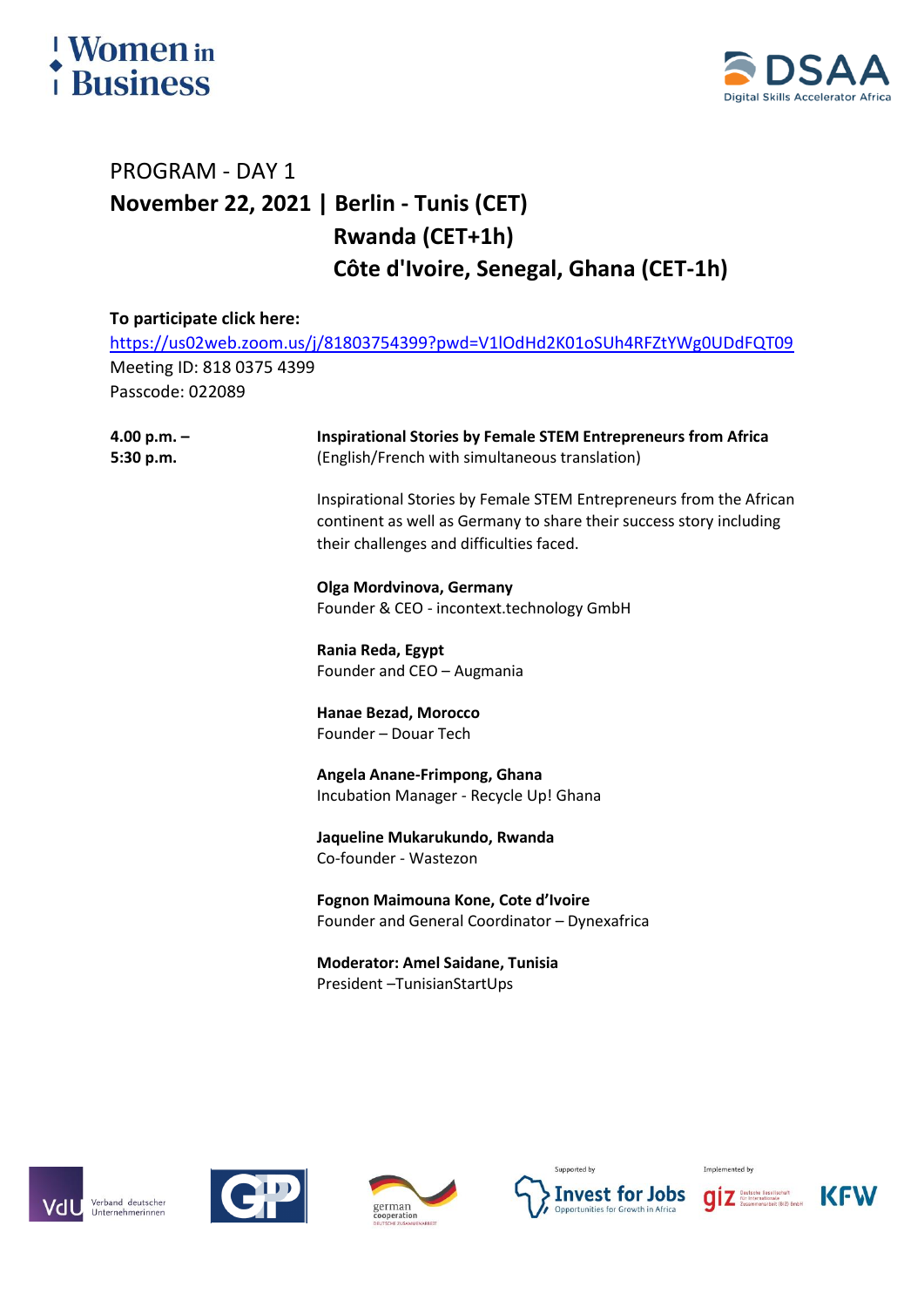# *<u><u>Women</u>* in Business</u>



# PROGRAM - DAY 2 **November 23, 2021 | Berlin - Tunis (CET) Rwanda (CET+1h) Côte d'Ivoire, Senegal, Ghana (CET-1h)**

| To participate click here (session in English): |                                                                                                                                                                                                                                                                                                                                                                                            |
|-------------------------------------------------|--------------------------------------------------------------------------------------------------------------------------------------------------------------------------------------------------------------------------------------------------------------------------------------------------------------------------------------------------------------------------------------------|
|                                                 | https://zoom.us/j/93529991957?pwd=YmVqVDBZRTZUOUVLenBuaXo1c284dz09                                                                                                                                                                                                                                                                                                                         |
| Meeting ID: 935 2999 1957                       |                                                                                                                                                                                                                                                                                                                                                                                            |
| Passcode: 646674                                |                                                                                                                                                                                                                                                                                                                                                                                            |
|                                                 |                                                                                                                                                                                                                                                                                                                                                                                            |
| <b>Time in CET</b>                              | <b>Workshop: Why Networks and Mentoring Programs Matter?</b><br>(For English speakers)                                                                                                                                                                                                                                                                                                     |
| $11:00$ a.m. -<br>12:30 p.m.                    | This workshop will tackle the topics of career orientation and placement. It<br>will be supported by mentoring program examples as well as an interview<br>with a mentor and her mentee to present the concept to the students.<br>Further, HR experts from the DSAA members are welcome to give tips on<br>how to apply and what HR managers look for when recruiting young<br>employees. |
|                                                 | Laila Berchane, Morocco<br>Director & Co-founder - Play Academy                                                                                                                                                                                                                                                                                                                            |
|                                                 | <b>Tiziana Tiberini, Germany</b><br><b>Board Member - Femtec Alumnae</b>                                                                                                                                                                                                                                                                                                                   |
|                                                 | Nina Gebauer, Germany<br>HR Manager - Amalitech / Diversity, Equity & Inclusion Consultant - DSAA                                                                                                                                                                                                                                                                                          |
|                                                 | <b>Emmanuel Mutio, Ghana</b><br>HR Manager - i3technologies / Member - DSAA                                                                                                                                                                                                                                                                                                                |
|                                                 | <b>Moderator: Pamela Stenzel, Germany</b><br>Member of International Commission - VdU                                                                                                                                                                                                                                                                                                      |









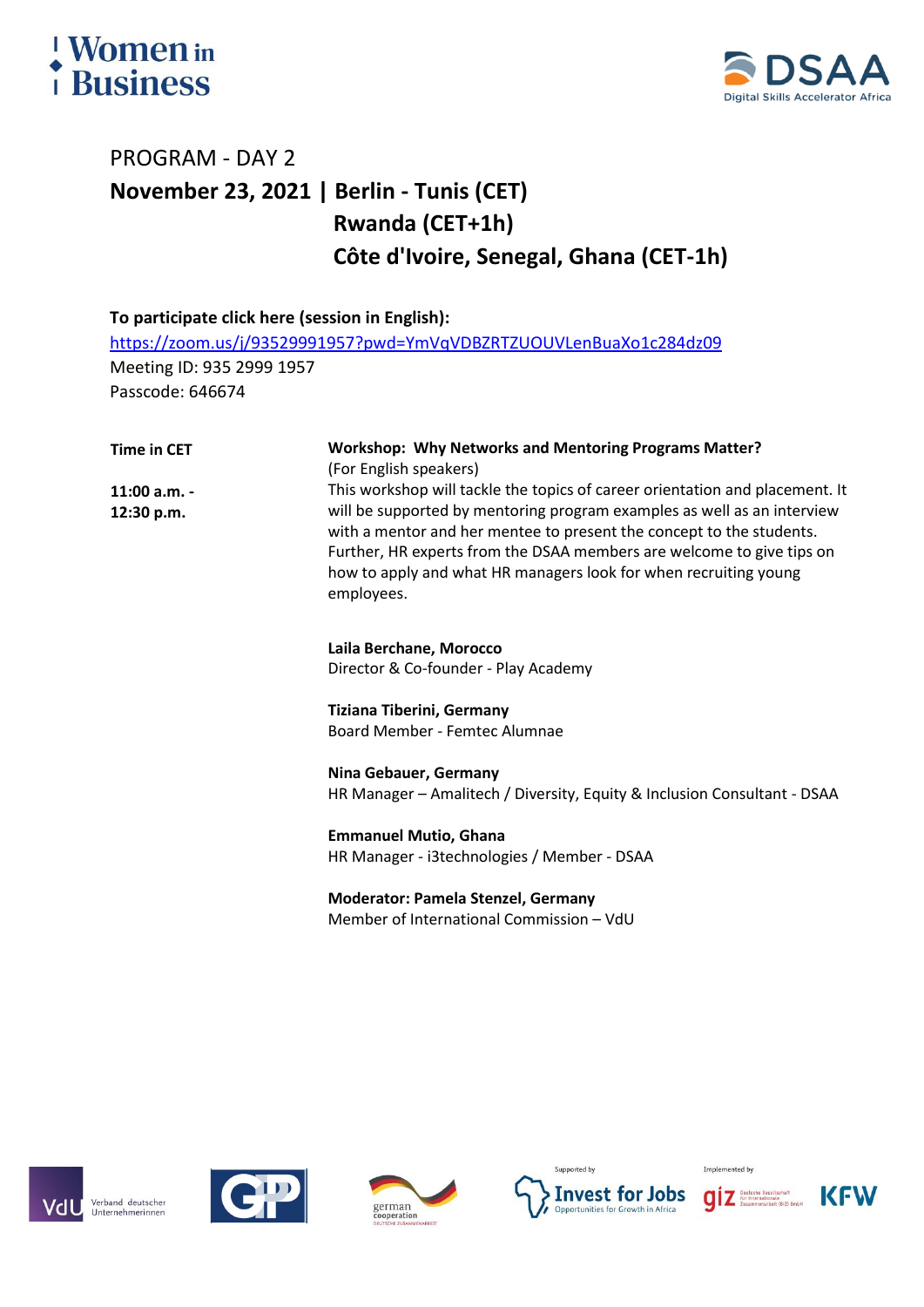

**3:00 p.m.- 4:30 p.m.**



#### **To participate click here (session in French):**

<https://us02web.zoom.us/j/83896425074?pwd=dWJseXU3N2ZQZ1VWeVZDV0hJUGdNQT09> Meeting ID: 838 9642 5074 Passcode: 160923

> **Workshop: Why Networks and Mentoring Programs Matter?**  (For French speakers)

**Laila Berchane, Morocco** Director & Co-founder - Play Academy

**Nedra Razgallah, Tunisia** HR and communication expert

**[Doris Fonseca Lima,](https://womeninbusiness-africa.com/success-stories/doris-fonseca-lima) Germany**  Member of [Femtec.Alumnae e.V](https://www.femtec-alumnae.org/)

**[Mareike Solf,](https://womeninbusiness-africa.com/success-stories/mareike-solf) Germany** Member of [Femtec.Alumnae e.V](https://www.femtec-alumnae.org/)

**Roughiatou Thiam Cisse, Senegal** Associate Director - Carapaces Stratégies & Conformités

**Moderator: Pamela Stenzel, Germany** Member of International Commission – VdU

Verband deutscher<br>Unternehmerinnen Vdl







Implemented by

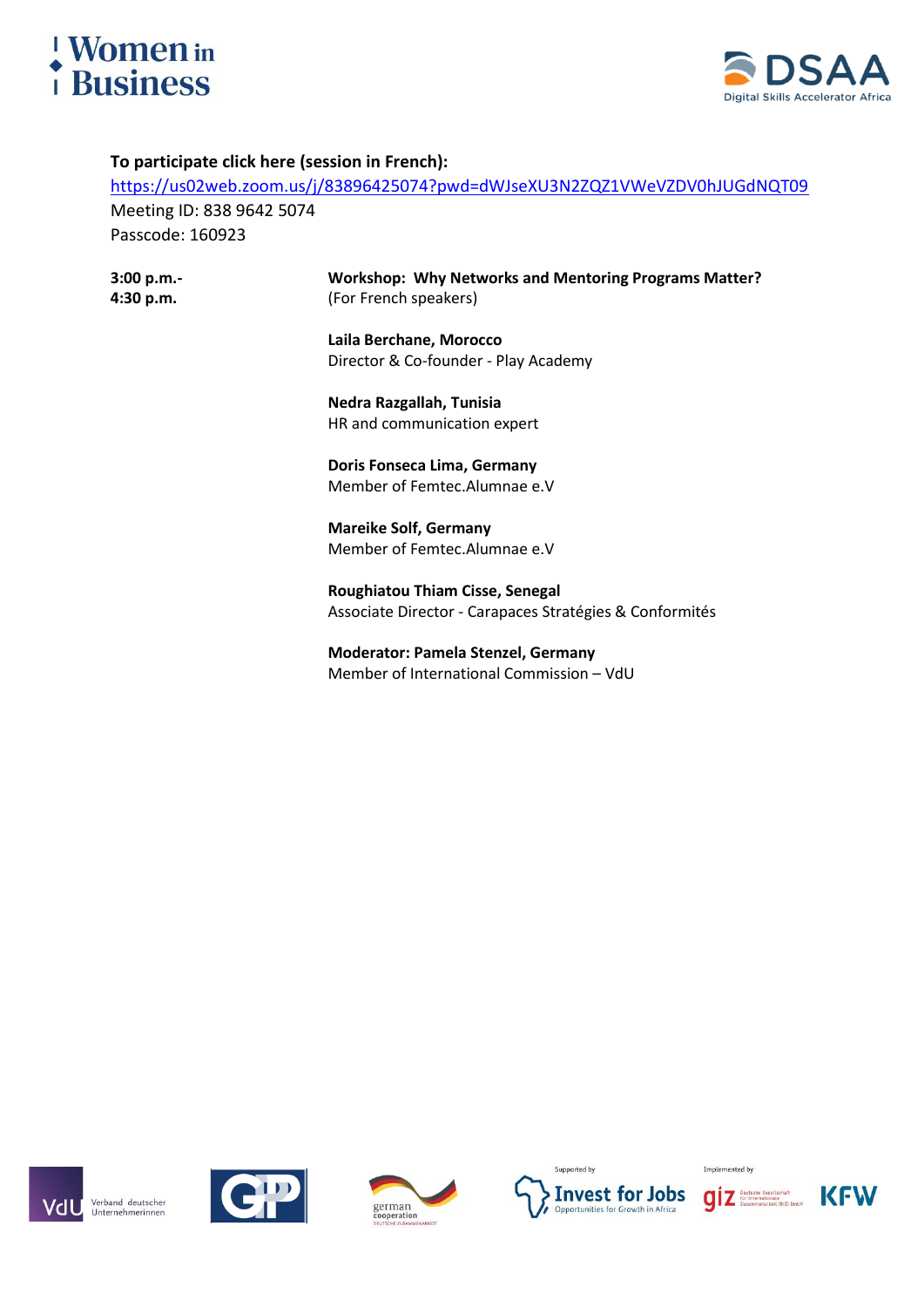



PROGRAM - DAY 3

## **November 24, 2021 | Berlin - Tunis (CET)**

**Rwanda (CET+1h)**

**Côte d'Ivoire, Senegal, Ghana (CET-1h)**

#### **To participate click here (session in English):**

<https://zoom.us/j/92516560430?pwd=NUZ4Z1FjMnI5QmF6SGlnaWc1OGpNQT09> Meeting ID: 925 1656 0430

Passcode: 530399

**Time in CET**

**1:00 p.m. - 2:30 p.m. Workshop: How to establish your own company or startup?** (For English speakers) Mapping of the institutions providing assistance and seed funding in the target countries. Institutions which are offering seed funding or consultancy on how to establish your start-up will be invited to present their scope of work. **Amel Saidane, Tunisia** President –TunisianStartUps **Hanae Bezad , Morocco** Founder – Douar Tech

> **Freda Yawson, Ghana** Senior Manager for Infrastructure and Innovation - African Center for Economic Transformation (ACET)

**Emma Marie Ndoringoma, Rwanda** Vice Chairman – Rwanda ICT chamber

**Moderator: Hania Ghannam, Egypt** Product Manager - Itqan

Verband deutscher /dl Unternehmerinner









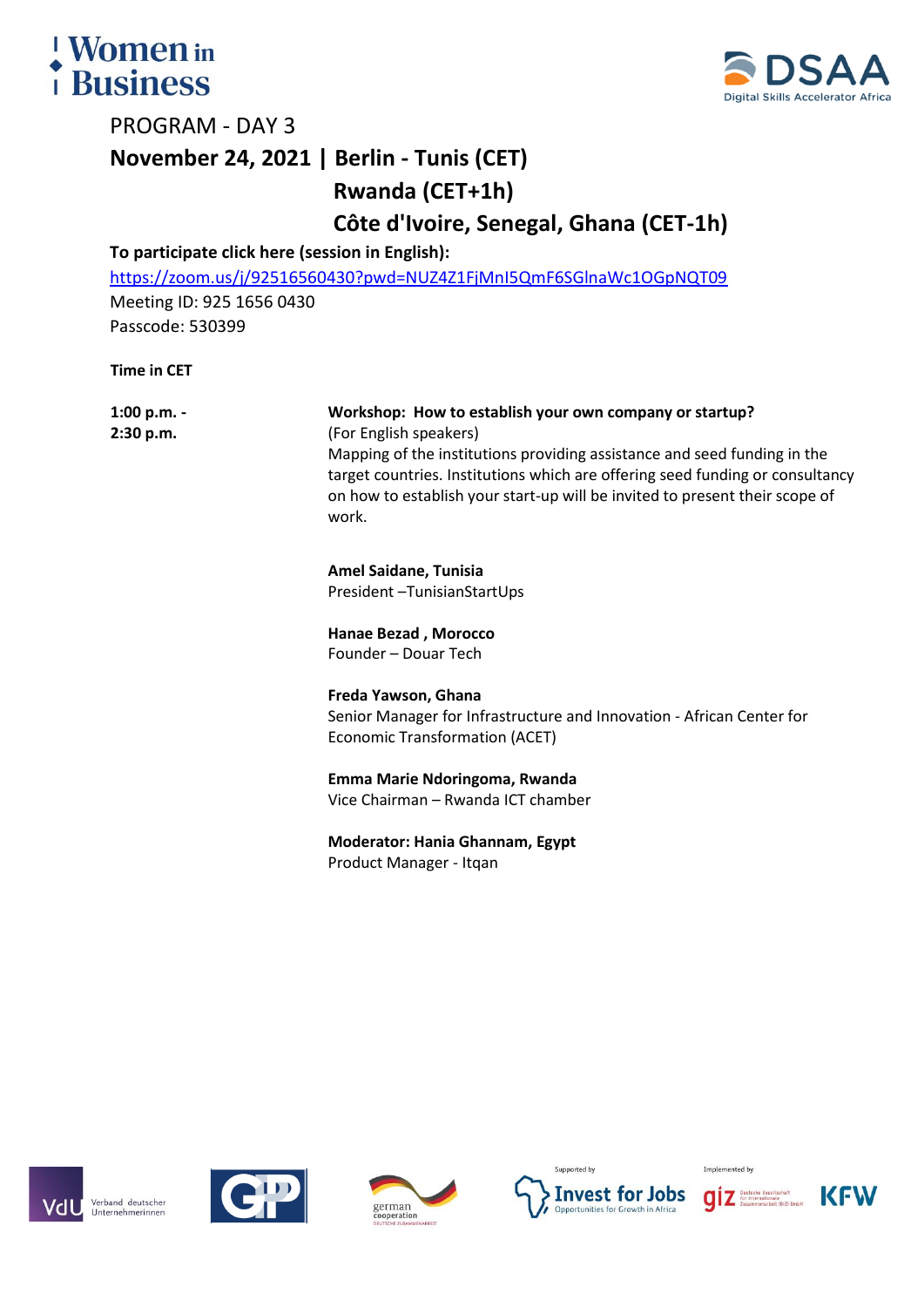



#### **To participate click here (session in French):**

<https://us02web.zoom.us/j/83407419436?pwd=L0RLRGtmejBHMDUxQWNaMTFiRWxGQT09>

Meeting ID: 834 0741 9436 Passcode: 693886

| 4:00 p.m.<br>5:30 p.m. | Workshop: How to establish your own company or startup?<br>(For French speakers) |
|------------------------|----------------------------------------------------------------------------------|
|                        | Maimouna Mbacké, Sénégal                                                         |
|                        | Deputy Communication Officer - Women's Investment Club                           |
|                        | Entrepreneur and founder of several startups                                     |
|                        | Corinne Ouattara, Cote d'Ivoire                                                  |
|                        | Founder - Pass Muso                                                              |
|                        | <b>Moderator: Caroline Brummelhuis, Tunisie</b>                                  |
|                        | Project Manager - TheNextWomenTunisie                                            |

#### PROGRAM - DAY 4